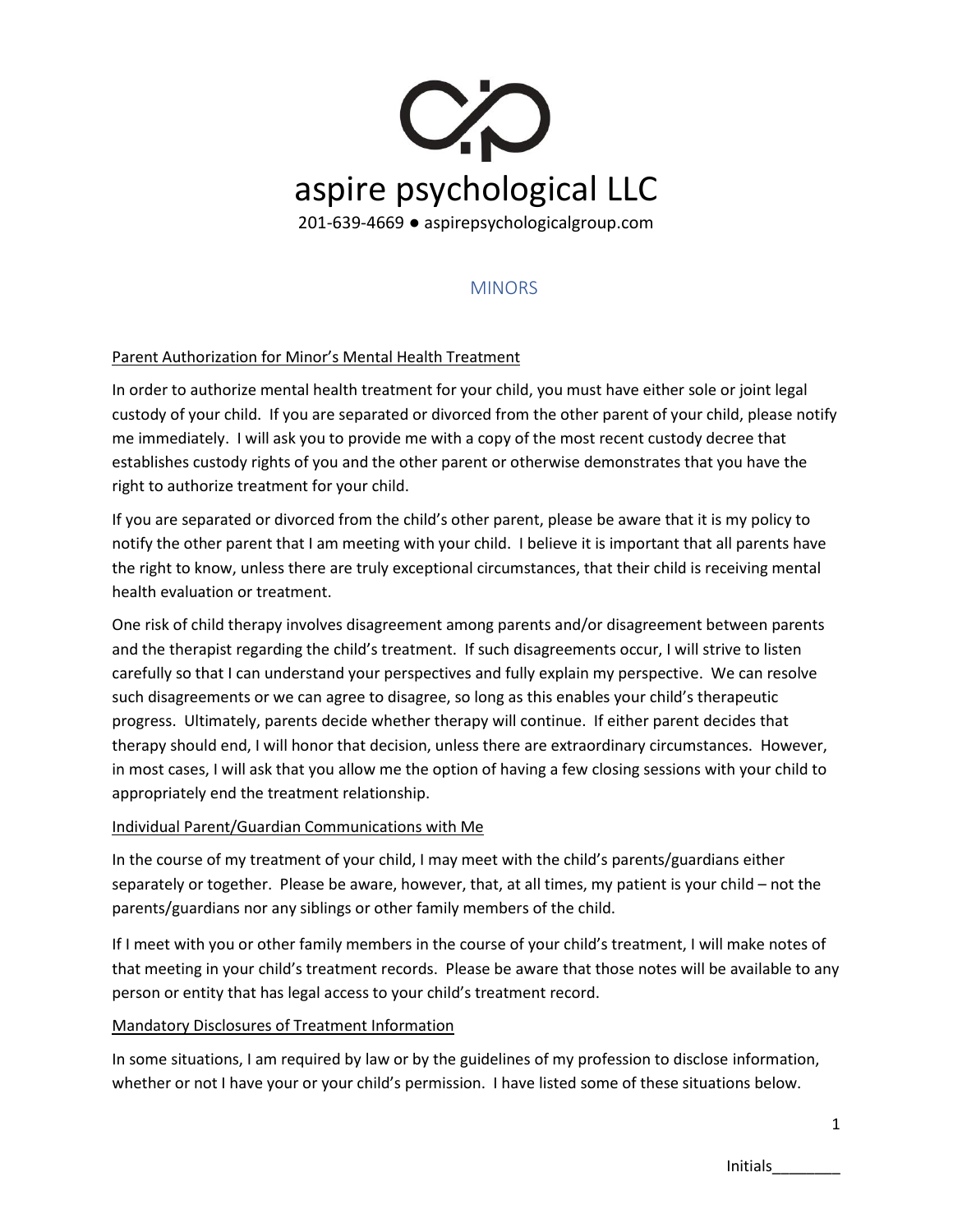

Confidentiality cannot be maintained when:

- Child patients tell me they plan to cause serious harm or death to themselves, and I believe they have the intent and ability to carry out this threat in the very near future. I must take steps to inform a parent or guardian or others of what the child has told me and how serious I believe this threat to be and to try to prevent the occurrence of such harm.
- Child patients tell me they plan to cause serious harm or death to someone else, and I believe they have the intent and ability to carry out this threat in the very near future. In this situation, I must inform a parent or guardian or others, and I may be required to inform the person who is the target of the threatened harm [and the police].
- Child patients are doing things that could cause serious harm to them or someone else, even if they do not intend to harm themselves or another person. In these situations, I will need to use my professional judgment to decide whether a parent or guardian should be informed.
- Child patients tell me, or I otherwise learn that, it appears that a child is being neglected or abused--physically, sexually or emotionally--or that it appears that they have been neglected or abused in the past. In this situation, I am [may be] required by law to report the alleged abuse to the appropriate state child-protective agency.
- I am ordered by a court to disclose information.

## Disclosure of Minor's Treatment Information to Parents

Therapy is most effective when a trusting relationship exists between the psychologist and the patient. Privacy is especially important in earning and keeping that trust. As a result, it is important for children to have a "zone of privacy" where children feel free to discuss personal matters without fear that their thoughts and feelings will be immediately communicated to their parents. This is particularly true for adolescents who are naturally developing a greater sense of independence and autonomy.

It is my policy to provide you with general information about your child's treatment, but NOT to share specific information your child has disclosed to me without your child's agreement. This includes activities and behavior that you would not approve of  $-$  or might be upset by  $-$  but that do not put your child at risk of serious and immediate harm. However, if your child's risk-taking behavior becomes more serious, then I will need to use my professional judgment to decide whether your child is in serious and immediate danger of harm. If I feel that your child is in such danger, I will communicate this information to you.

*Example*: If your child tells me that he/she has tried alcohol at a few parties, I would keep this information confidential. If you child tells me that he/she is drinking and driving or is a passenger in a car with a driver who is drunk, I would not keep this information confidential

Initials\_\_\_\_\_\_\_\_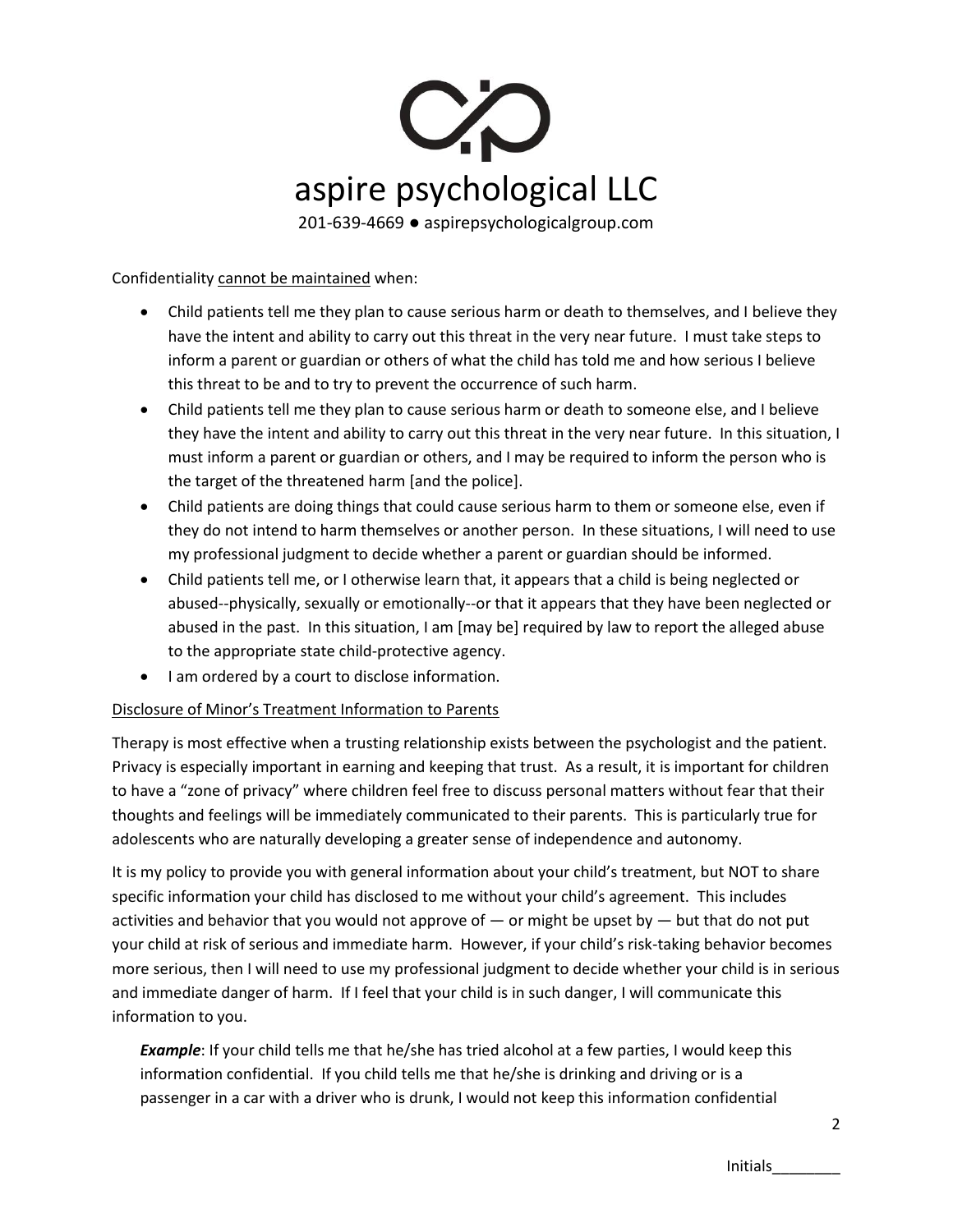

from you. If your child tells me, or if I believe based on things I learn about your child, that your child is addicted to drugs or alcohol, I would not keep that information confidential.

**Example**: If your child tells me that he/she is having voluntary, protected sex with a peer, I would keep this information confidential. If your child tells me that, on several occasions, the child has engaged in unprotected sex with strangers or in unsafe situations, I will not keep this information confidential.

You can always ask me questions about the types of information I would disclose. You can ask in the form of "hypothetical situations," such as: "If a child told you that he or she were doing  $\sim$ would you tell the parents?"

Even when we have agreed to keep your child's treatment information confidential from you, I may believe that it is important for you to know about a particular situation that is going on in your child's life. In these situations, I will encourage your child to tell you, and I will help your child find the best way to do so. Also, when meeting with you, I may sometimes describe your child's problems in general terms, without using specifics, in order to help you know how to be more helpful to your child.

### Disclosure of Minor's Treatment Records to Parents

Although the laws of New Jersey may give parents the right to see any written records I keep about your child's treatment, by signing this agreement, you are agreeing that your child or teen should have a "zone of privacy" in their meetings with me, and you agree not to request access to your child's written treatment records.

## Parent/Guardian Agreement Not to Use Minor's Therapy Information/Records in Custody Litigation

When a family is in conflict, particularly conflict due to parental separation or divorce, it is very difficult for everyone, particularly for children. Although my responsibility to your child may require my helping to address conflicts between the child's parents, my role will be strictly limited to providing treatment to your child. You agree that in any child custody/visitation proceedings, neither of you will seek to subpoena my records or ask me to testify in court, whether in person or by affidavit, or to provide letters or documentation expressing my opinion about parental fitness or custody/visitation arrangements. Please note that your agreement may not prevent a judge from requiring my testimony, even though I will not do so unless legally compelled. If I am required to testify, I am ethically bound not to give my opinion about either parent's custody, visitation suitability, or fitness. If the court appoints a custody evaluator, guardian *ad litem*, or parenting coordinator, I will provide information as needed, if appropriate releases are signed or a court order is provided, but I will not make any recommendation about the final decision(s). Furthermore, if I am required to appear as a witness or to otherwise perform work related to any legal matter, the party responsible for my participation agrees to reimburse me at the rate of \$XXX

3